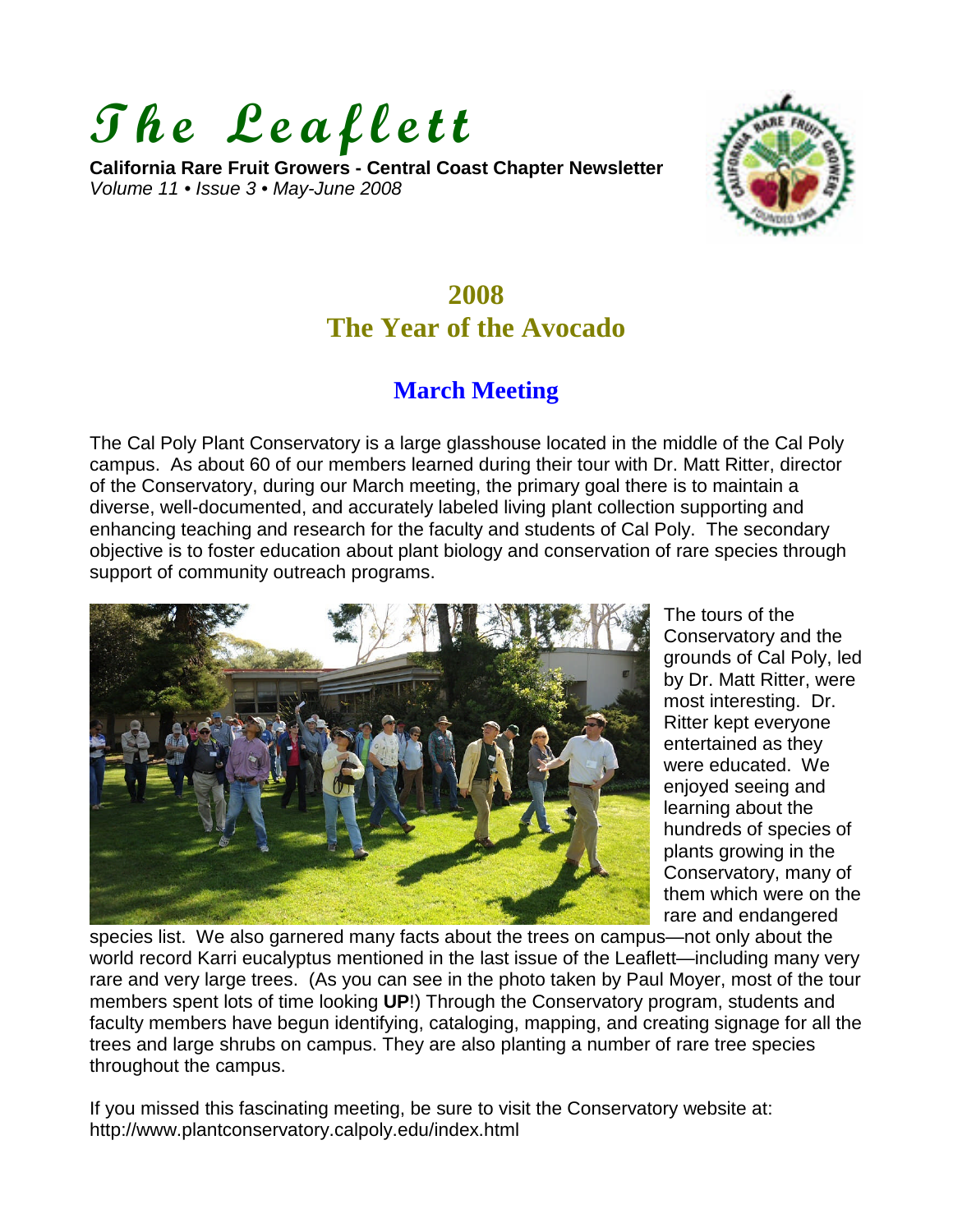## **April Meeting**

What a wonderful and very warm afternoon 85 or so of our members enjoyed with the hosts of our April meeting, Carolyn and Jim Park. The Parks grow fruits and vegetables that they sell at local farmer's markets. Some of their products are corn, beets, green beans, lima beans, squash, edamame, carrots, chard, peas, tomatoes, lemons, apples, plums and peaches. The list might not sound real



impressive for a farm, until one realizes that the Parks do it on only **one acre**, which includes space for their house! They have packed 17 citrus trees as well as numerous deciduous fruit trees onto their grounds. They have even found room for some redwoods and other evergreen trees—just as food for the eye!

When the Parks moved to SLO from Oklahoma in 1975, they figured they could either mow or weed their land, or they could garden. Choosing to garden, they soon had more produce than they could either eat fresh, freeze, or can. That led them to selling at the Farmer's Market. They use extensive crop rotation and don't plant large quantities of any one thing. Jim bases his crop choices on what he and Carolyn like to eat, because, as he says, if it doesn't sell, they have to eat it! They are registered organic growers, but the limited quantities they grow have slowed the process for becoming "Certified". They have chickens, too, and teach local school children about raising them. Worms are an important part of any organic soil program and Carolyn gave an interesting and informative presentation on growing worms. The attendees came away with a new appreciation for what a backyard garden could be!

#### **Pheromone Strips—Confusing Moths—and People**

Coddling moths certainly are a problem for many home gardeners; that much was clear when the subject was discussed at the April meeting. There the clarity ended! Local commercial apple grower, Dr. DiVencenzo, related the success rate he has found using pheromone strips that confuse adult male moths and break the mating cycle. He offered to give our members some of the strips that were stored in a large refrigerator at his apple orchard.

Joe Sabol went to the orchard, picked up the donated strips and held a "sale" at his home that very afternoon. The strips sold out in record time and members were crying for more! THEN, conflicting reports began. Some said the strips only worked for commercial ventures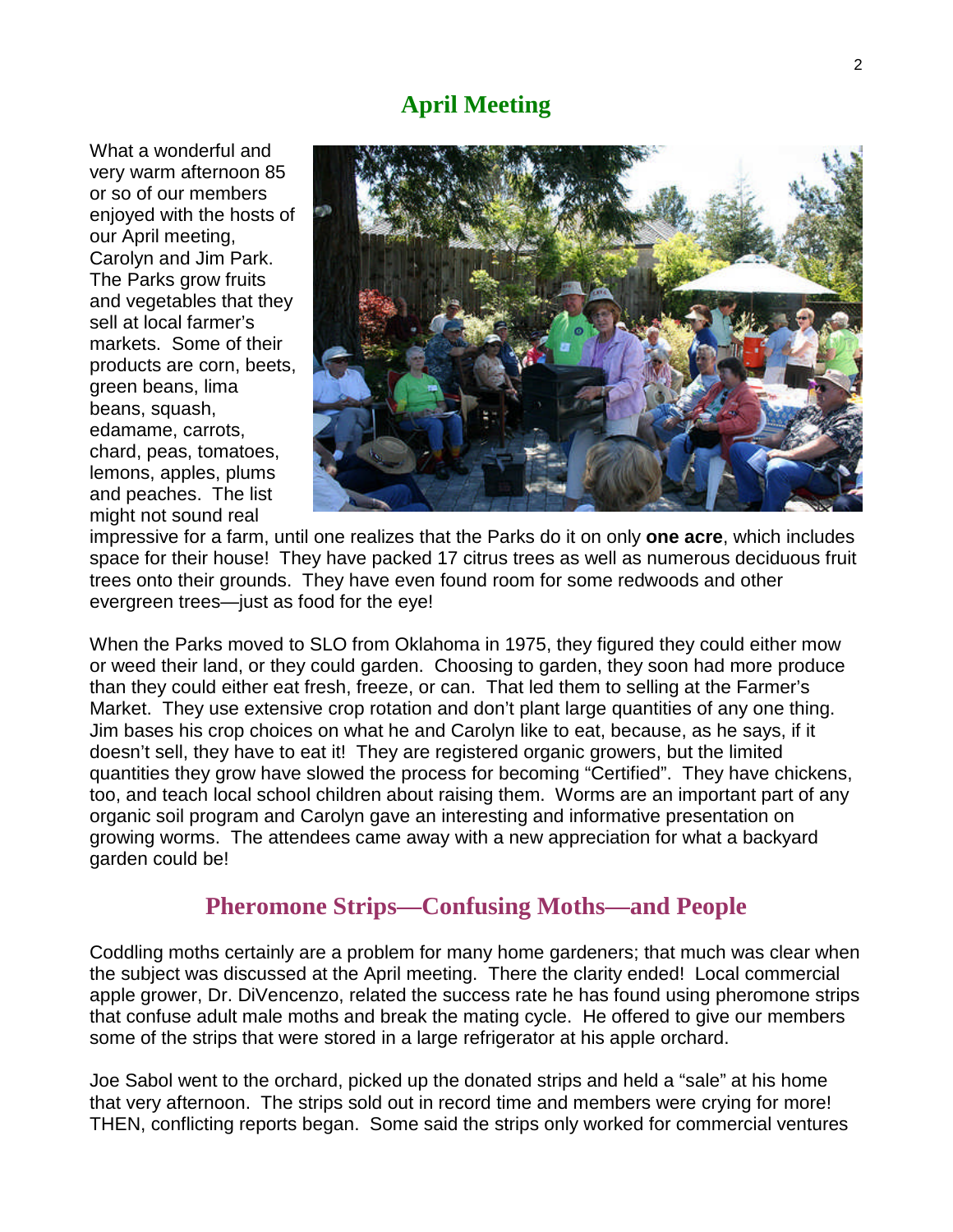where large quantities of the strips could be used. Other sources seemed to indicate that they were effective in treating the

home orchard.

Our group doesn't let grass grow under their feet—or moths develop in their orchard! Joe Sabol arranged for the Isomate Pheromone Strip representatives to meet with any interested home fruit growers at his place on Thursday, April 24. There was a great turn-out (as seen in the photo by Ron Blakey) and the representative discussed how the strips work, why they work, when they don't work and he answered questions. The conclusion was—well, the strips **may** or **may not** work for the home orchardist!



Joe Sabol has promised to write an article on all he has learned over the past month on control of coddling moths. Stand by for that information in the next edition!

## **High School Apple Grafting Program**

Another very successful high school apple grafting season closed on April 1 at Righetti High School in Santa Maria. This was a special year in many ways, but most importantly, we celebrated 10 years of grafting with SLO High School and the milestone of 1000 trees grafted at their facility! **WOW!** We buy the rootstock used for grafting from Lawyer's Nursery, a wholesale nursery in Plains, Montana and we are so faithful that we are now on their "preferred customer" list!



This year was special, too, as Righetti High students got to graft historic pears from Mission La Purisima. With State budget cuts, the historic Mission La Purisima is making every effort to preserve trees and plants there. We're glad we could be part of that effort!

**Thank you volunteers for making this program such a winner!**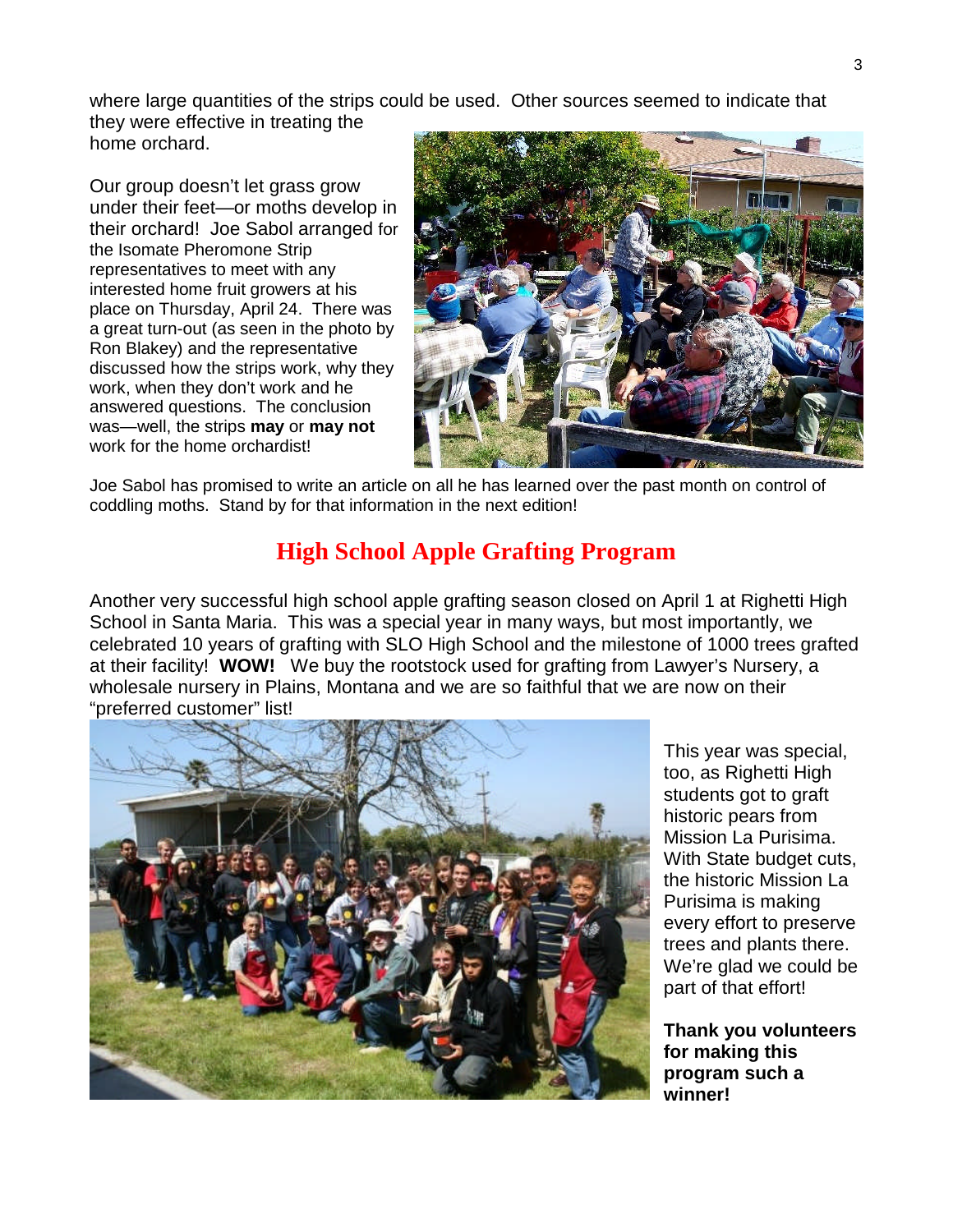#### **Your Apple Tree--The First Year or Two!** By Joe Sabol

Congratulations!! Your new apple tree is happy to have a home. Take care of it and it will live to be 50 or 100 years old!!

You have a grafted apple tree, grafted to a root that is a "semi-dwarf" rootstock. Your tree will never grow to be 30 or 40 feet tall. This is good news!! You can easily keep this tree at 8 or 10 or 12 feet tall!! No worries!!

Remove the green or white tape by June 1 this year. Remove all new growth and shoots from below the graft location after you are sure your scion is growing and well connected. Then, do not let any shoots grow from the rootstock. Remove all but the strongest bud growing from the top (scion) and then tie this shoot to a stake. It will become your tree trunk!!!

Plant the tree in a sunny location, the more morning sun, the better. A well drained location is best. You may even wish to plant it on a mound. Water it often when the weather is warm this first summer. If you cannot plant it in your yard by June 1 this year, you must move it to a 5 gallon container on June 1 or it will quickly become "pot bound" in that gallon can!!! Fertilize this young tree with care. Some of our CRFG members water their tree with "Miracle Grow" at half strength, every time they water during the spring and early summer!!! It will go dormant as winter approaches and all of the leaves will fall.

This first winter, you may prune the top of the tree off. Yes, cut that single shoot so it is only 18 to 24 inches tall. This will force the side buds to shoot out in the next spring and begin to build the main scaffold/framework for a nice tree. Most back yard apple trees are destined to be in the shape of a vase… with 3 to 5 main branches coming from the single trunk. Do not let your tree have more than 5 main branches at this point.

If you planted your apple against a wall, you may wish to train the tree to be flat, more of a fan shape or even "espalier" the tree!! The good news is that apples respond to training. They will quickly adapt to any shape you wish or need.

We want the tree to work hard on building a strong foundation for the future in these early years so, we only let the tree have one or two apples the second year. Remember, it takes 55 leaves to make enough sugar to have that big apple taste just right!!! So, thin the apples to leave only the biggest one the second year.

Finally, if your main scaffold branches try to grow straight to the sky, you may want to pull them down gently, and over time, have these branches grow at more of an angle, even horizontal for the first few feet!!!

Join the CRFG!! The Central Coast Chapter of the California Rare Fruit Growers is a great organization for people who enjoy growing any kind of fruit trees, including apples!! At least, you should come to the January meeting held at the Crops Unit at Cal Poly. It is always the second Saturday in January, starting at 1:30 p.m. We have a "guest pruner" who will give a talk on pruning and then we go outside and practice on our 75 fruit trees in the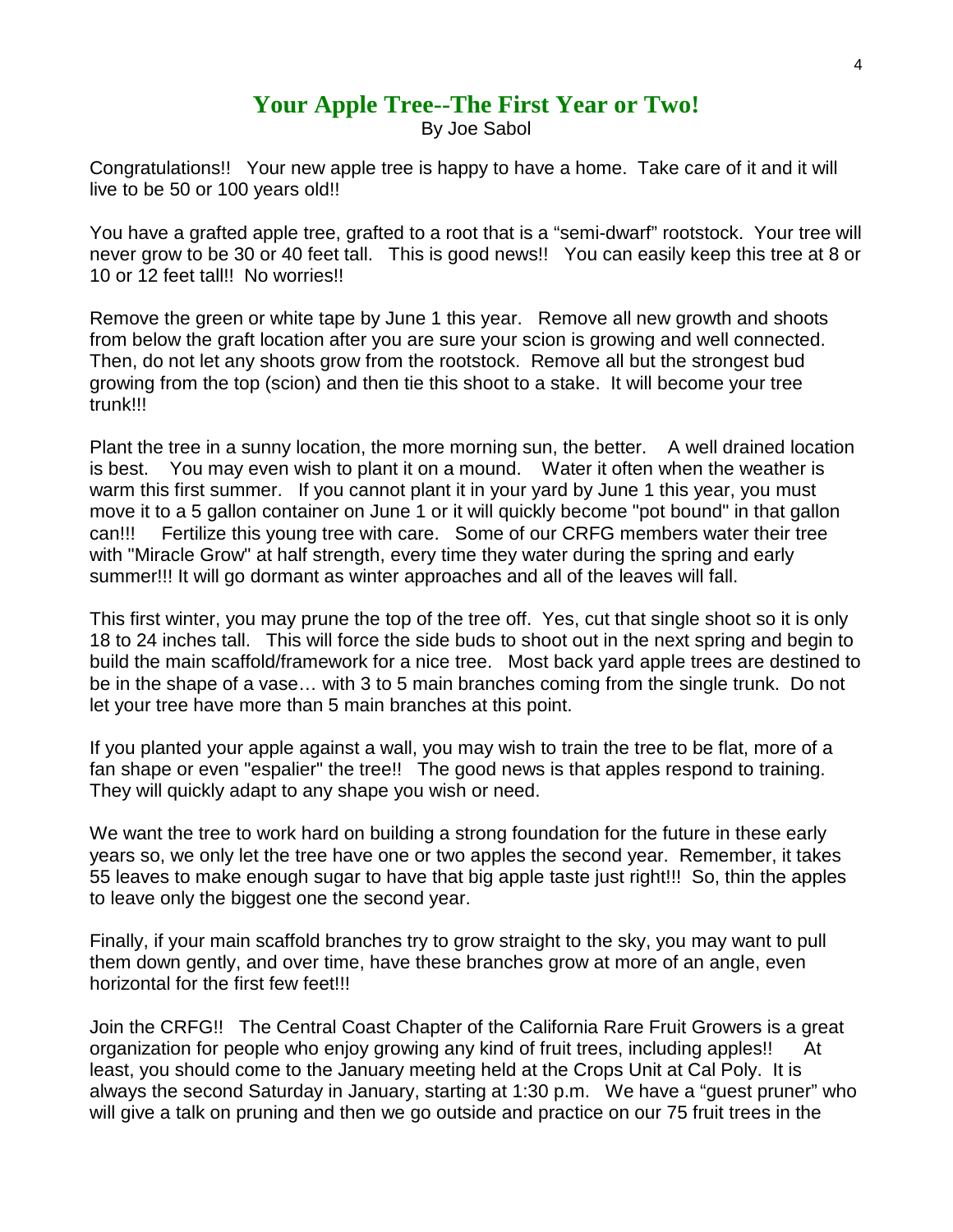Community Orchard. The February meeting is even more fun. It is the annual scion exchange and "Grafting Party" with at least five guest grafters showing off their skills. We sell rootstock and all sorts of grafting supplies at this meeting!!!

#### **San Luis Obispo Arbor Day Event**



On Saturday, April 26, the city of San Luis Obispo celebrated its 25<sup>th</sup> Anniversary as a Tree City USA with a morning event that drew hundreds of people on a very warm day to the Laguna Lake Park Commemorative Tree Grove. We had great grafters on hand (Joe, Dave, Jim, Larry, Patti [who took the photo], Robert, Morris, Helen, D.P. and Kevin) showing off their exemplary grafting skills and selling apple trees!

Co-chair, Larry Hollis said: "Please extend my thanks to all who showed up and helped in this first Arbor Day event for CRFG. And thanks to Art for helping graft those trees, it's hard to beat a 100% success rate. We sold some trees, demonstrated apple grafting, signed up a new member, talked to a number of people who like apples and generally had a nice warm morning. If we had been nearer the middle of the action I think we would have sold out. Thanks for the clever (Rube-like) sign board; I wish I had that kind of time on my hands. Oh well, I guess it gives me something to look forward to."

According to Joe Sabol, we sold a few of the standard apple trees that had been grafted and a "whole bunch" of the 50 semidwarf trees that had been grafted and stored in Art DeKlein's backyard. Total dollars made (in spite of giving a few away) was \$201 to add to the rootstock column in Dick's treasury record! It was a very good start for our first ever apple tree promotion to the public. We sold them for \$5 each, until 11 a.m. and then had a "sale" for 2 trees for \$9 and

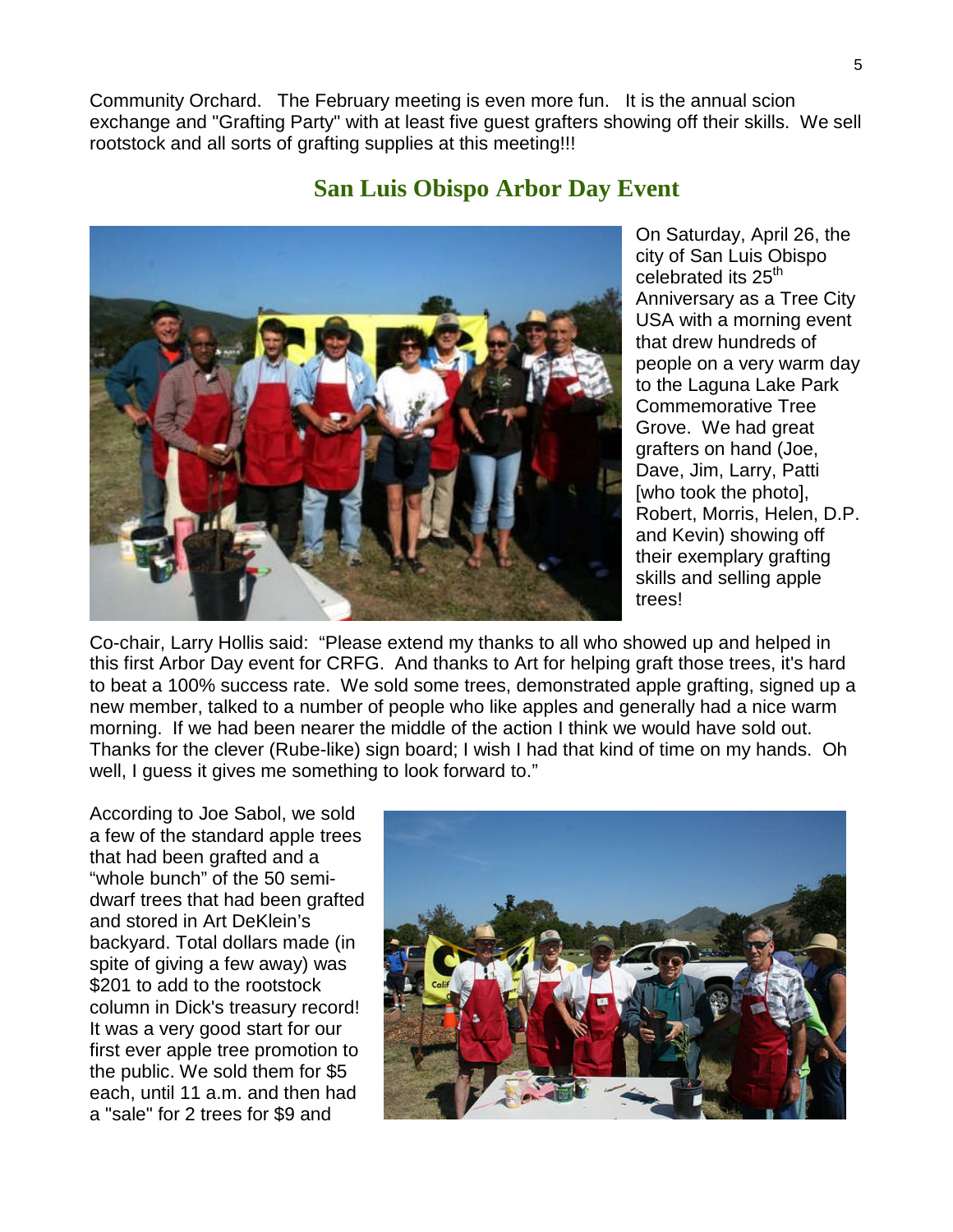sold a bunch more! Everyone was happy with the results of that endeavor!

We made many new friends, including the Mayor of SLO, Dave Romero, who loved his complimentary tree. "I betcha that we get invited back next year!" said Joe. Only next time, Joe thinks we should be more in the "middle" of things. Thank you volunteers!

## **Edible Flowers**

I love flowers! My favorite fruit is—the one that's in bloom! So, when I saw the front cover of *California Country*, the California Farm Bureau magazine, for May/June, I was very intrigued. The lead story was about an entrepreneur/farmer named John Clemons who has found a niche in a market for making candied flowers. Candied or crystallized flowers were popular during the Victorian era—usually made with egg white and superfine sugar. While not difficult, the process is quite timeconsuming. Clemons has perfected a process that allows only four employees to make up to 1200 candied blossoms an hour. He also grows his own flowers so he can be sure they are 100% organic and uses mainly pansies, roses, and snapdragons as they are completely edible and rarely cause any allergic reaction. He markets the flowers under the **Sweetfields** label.) Other flowers that are popular for eating are calendulas, borage, nasturtiums, and sweet peas. Clemons suggests that you never pick flowers from a roadside as they nearly always have chemical spray of some sort on them.

Posted below is the recipe for crystallized petals that was included in the article. It comes from a cookbook by Kitty Morse entitled *Edible Flowers: A Kitchen Companion*. Instead of using egg whites, which some people have a concern about eating raw, it uses gum Arabic. Make your mom—or somebody's mom—a special treat for Mother's Day and impress her with a really beautiful dessert that is as sweet as she is! (Photo is of a **Sweetfield**'s rose petal that you can purchase.)



#### **Crystallized Petals**

1 tsp. gum Arabic 1 tbsp. warm water 20 rose petals (or violet, borage or dianthus petals) ¼ cup superfine sugar

In a small bowl, with a wooden spoon, thoroughly mix gum Arabic with water until smooth. If small lumps persist, strain the mixture through a fine-meshed sieve. With a clean, small, soft bristle brush, paint both sides of a petal with a thin coat of the

mixture. Sprinkle each side lightly with superfine sugar. Set petal on a metal rack to air dry. Continue in this manner until all ingredients are used. When the petals are completely dry, conserve them in an airtight container. Use within 3 months.

## **Congratulations Norman Beard!**

Longtime member of the CRFG, Norman Beard, who is extremely active in both the Santa Barbara and Central Coast Chapters, has recently been nominated for Goleta Valley Beautiful's Lifetime Achievement Award to be given at the Annual Banquet on May 3rd, 2008. Whether he wins or not, just the nomination is wonderful! We're glad others know what a valuable friend to horticulture you are, Norman!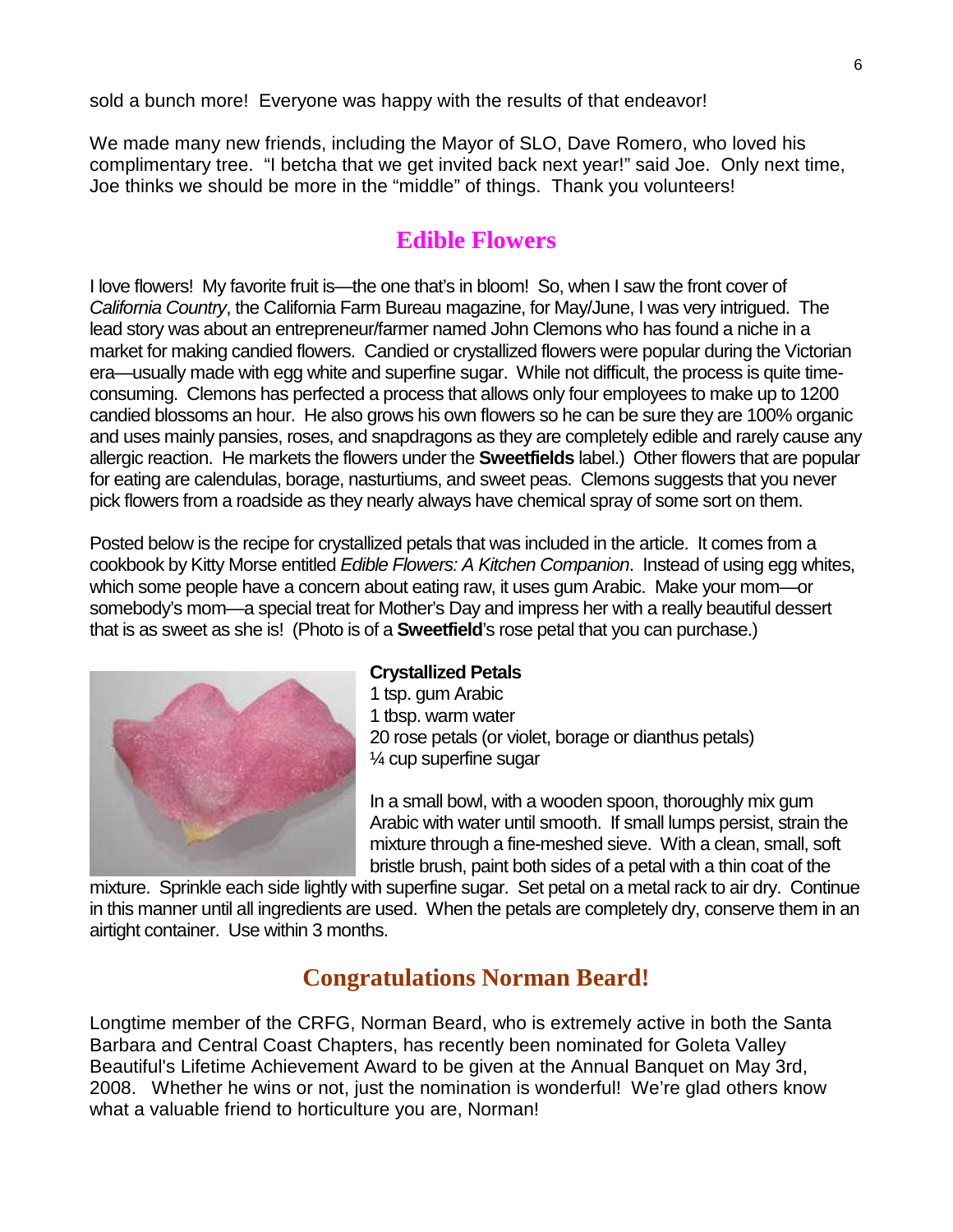#### **Announcements**

**WELCOME NEW MEMBERS:** Jan Moon, Judith Richmond, Pamela Broch, Tracey Clopper, Mark Hedges, and Bruce Hardcastle.

**CAL POLY ORGANIC FARM OFFERING CSA SUBSCRIPTIONS**: The Organic Farm is now hosting its eighth annual Community Supported Agriculture (CSA) program. Shares are available for pick up on-campus or at convenient county-wide drop sites. Along with the harvest share, members receive a newsletter each week detailing recipes and announcements. A small CSA share is available for \$19/week and a large share is available of \$26.50/week (plus \$1/week delivery fee for off campus pick up). For more information, please visit: [www.calpolyorgfarm.com,](http://www.calpolyorgfarm.com/) call: 805-756-6139 or e-mail: [orgfarm@calpoly.edu](mailto:orgfarm@calpoly.edu) ALSO: The Cal Poly Organic Farm welcomes VOLUNTEERS year round. Currently there is a need for docents to assist with the hosting of school field trips to the Farm. For more information or to be added to the Farm's volunteer contact list, please contact Anastasia Killham at: [akillham@calpoly.edu](mailto:akillham@calpoly.edu) or call: 805-756-6139.

**JOIN THE PARENT ORGANIZATION:** Many of our chapter members are also members of the Parent association and, for those of you who aren't, perhaps you **should** consider joining. With parent organization membership you receive a wonderful color magazine, *The Fruit Gardener***,** filled with great articles on fruit growing, news, many chapter activities and contacts. Dues are **\$30 annually** or **3 years for \$87**. Membership applications are available from **Joe Sabol**. Call him at **544-1056** if you can't find him at a meeting.

## Calendar of Meetings – 2008

Meetings are held the **second Saturday** of the month and **begin at 1:30 PM** unless otherwise indicated. Bring a friend, car pool, and, for most meetings, **bring a chair** for all in your party. Pet Daniels suggests we **bring our own bottled water** to drink, too. What fun it is to be a member of **CRFG**!

**May 10—Ikeda Brother's Farm—Arroyo Grande:** Tom Ikeda will give us a tour of their vegetable farm. The Ikeda Brothers farm lettuce, spinach, and a variety of Oriental vegetables. Tom will discuss growing practices and talk about early spring vegetables.

Refreshments to be supplied by the **H-R** team, please.

**Directions to the Ikeda Farm:** Take Highway 1 to South Halcyon Road. Proceed northwest about 1 mile to Mountain View Road. Turn southwest on Mountain View Road and then proceed to the end of the road past the railroad tracks. Parking is available.

**June 14— Blue Sky Gardens U-pick Berry Farm—Santa Margarita:** The Childers' Blue Sky Gardens Farm is nestled in a little valley 1 mile north of Santa Margarita. Their berry season starts sometime in June, depending on the weather. They grow olallieberries, boysenberries, loganberries and raspberries. After the meeting, you will have a chance to pick some berries for yourself!